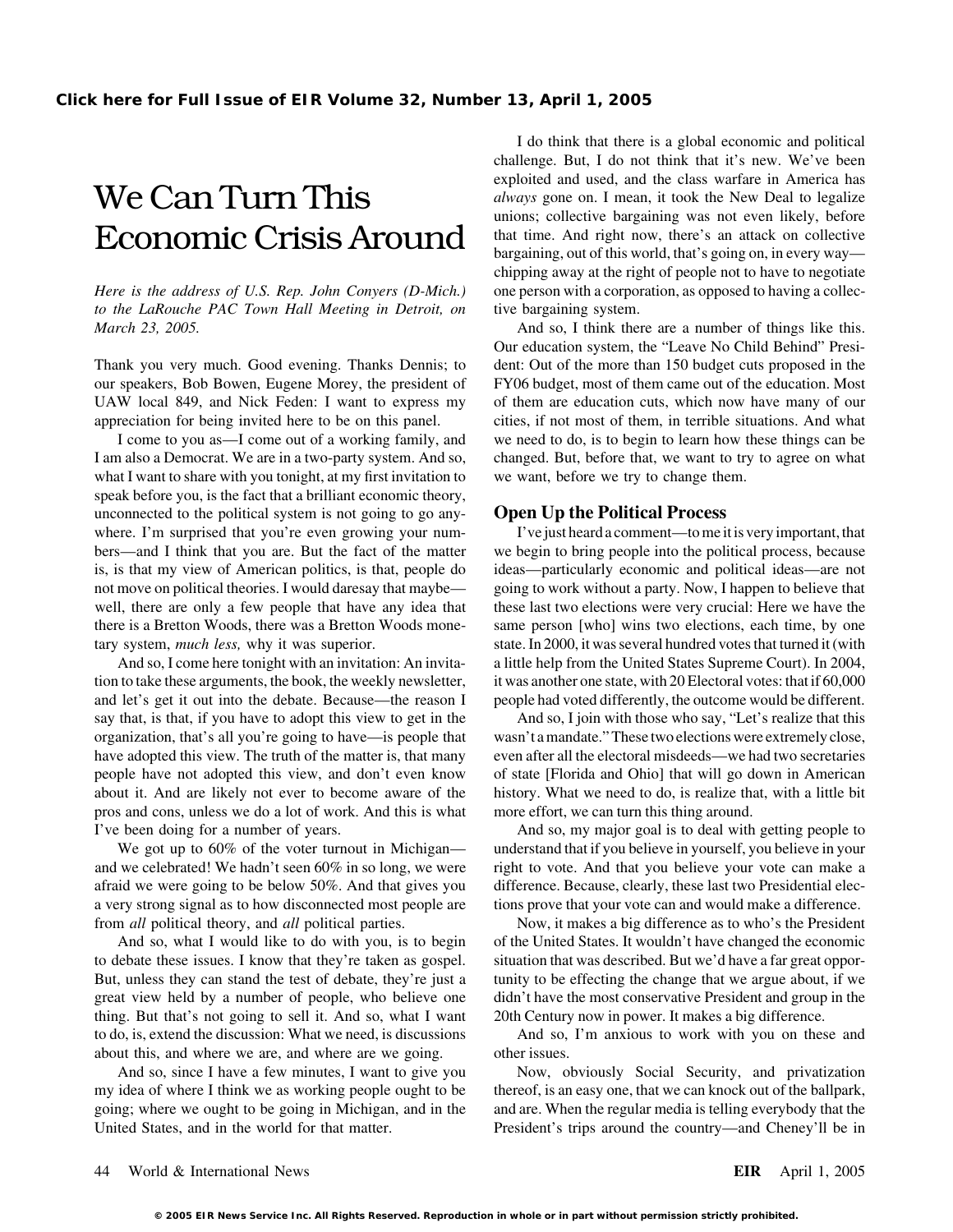Michigan tomorrow—they're not going to make any differ- **Revive the Peace Movement**

the 'security' out of the Social Security, and gamble that against terrorism." you've got more sense, or your money manager (who by the My brothers and sisters, there has always been terrorism, way will be charging you for that service), knows more than historically. I mean, to "war against terrorism," means that the U.S. government buying U.S. Treasury notes, at a very you're in a wartime situation for which there's no end in sight! fixed rate, but a very steady rate. We'll never come out of it. And so, now that we've found out

We need a national, universal health-care system, that in-<br>down, without causing even more death and destruction in cludes everybody! It is absolutely amazing, that, to me, this the Middle East than we have. is not the biggest and easiest organizing tool that we have, Now, let me talk about one little part of our foreign policy, legislatively, at our disposal. Because everybody, almost, is that's the little, tiny impoverished country of Haiti: the poorbeing negatively affected, unless you're at the upper 1 or 2%, est country in the Western Hemisphere, which I started going which just got a \$1.3 trillion tax cut. to, oh, ten or twelve years ago, and had great hopes for. And

in war, and by investing in tax cuts for the wealthy. And then, begin to focus in on, in a very important way. we come up short, and guess what gets cut? The over 150 programs that they're cutting now; [they] tell us that the war **Civil Rights** requires it, but we can also afford the tax cut as well, and of I want to close with the mention of Martin Luther King,

invite you to my website to look at it, I'd like to hold meetings the same lady in Selma that was Amelia Boynton, whom I and discussions, so we can determine how we deal with this: have known for many years. I'm glad to find out that that's More and more people are now coming to the conclusion, and true. And I've gone to these marches every year over the I'm thankful for many people, in at least a dozen labor unions, Edmund Pettus Bridge, where Governor Wallace ordered his who have now come out for it, including the UAW, SEIU, troops to attack and kill those workers that dared march—to and many other organizations, that realize that there are no register and vote! That was all that the march was about. And more givebacks for them to make at bargaining sessions. Be- Congressman John Lewis has kept this annual celebration cause, as the president of UAW said, "My people aren't going alive, and we all are very proud of that.

used politically to mean that you have to do something that back. And the way to win it back, is to begin to open up our the person that called it a crisis is telling you have to do, dialogue as to what I want, and how I would get there; what because things are going to go real bad. you want, how you'd get there; what the labor movement

ence. Conservative Congressmen are hiding: The last thing I think that there ought to be a movement in which we they would do, is hold a town hall meeting on the privatization revive the peace organizations, peace activists, and the peoof the Social Security. The seniors know better. The young ple against war, to end the war that is going on here, that people know better. They know that stocks in America don't has gone on way too long. And I'm going to be going to just keep going up. They have some very sharp dips, that you New York for the first big national rally—I think it's May can't predict—not even the money managers can predict. And 18. And we'd like to invite as many people as can, to join when those things dip—as they cyclically do—lots of people us, and that we begin holding our Federal leaders accountable lose billions of dollars. for their actions connected with the war. This is a war, And so, it's hard to think that you can make more money conveniently not against a country or countries—although out of Social Security. The whole idea of Social Security, was they're already looking at other countries that are being to give you security. And what they're saying, is: Let's take publicly talked about as invasion targets—but this is a "war

And so, I think there's more to it, than where we are. how this administration got people in the Congress to go for the war, we now realize that there's no way we're going to **We Need Universal Health Care** stay there for "a little while longer and get out"; it's going to Another issue that is very dear to my heart, is health care. take some very radical thinking about how we close this thing

Plus, adding on the cost of the Iraq war, which is ongoing, we now find that we have helped chase out the government, and the defense budget, which is at an all-time high, we begin Aristide. We've brought the rebels back, and given them legitto understand that the Reagan strategy is now being used by imacy. We're now even trying to hold an election, where the President Bush. country's in total turmoil. And it seems to me that this is What is it? That strategy is to cut the budget by investing something close enough, and small enough, for us to really

course, we can't. which I was happy that was done here. Amelia Robinson So, I think health care—and I've introduced H.R. 676; I [whose message to the meeting was read earlier], I think is

to give up any more." He said, "I don't know who's going to But, to me, we need to breathe life, not only into our be negotiating the next time this contract comes up." And young people, who are the least voting-age segment of our we're at a real crisis in creating a national health-care population. But we've got to make people understand, that, [system]. notwithstanding Ashcroft and his successor, [and] a conserva-I use this term "crisis" advisedly, because, too often it's tive United States Supreme Court, that we can win our country